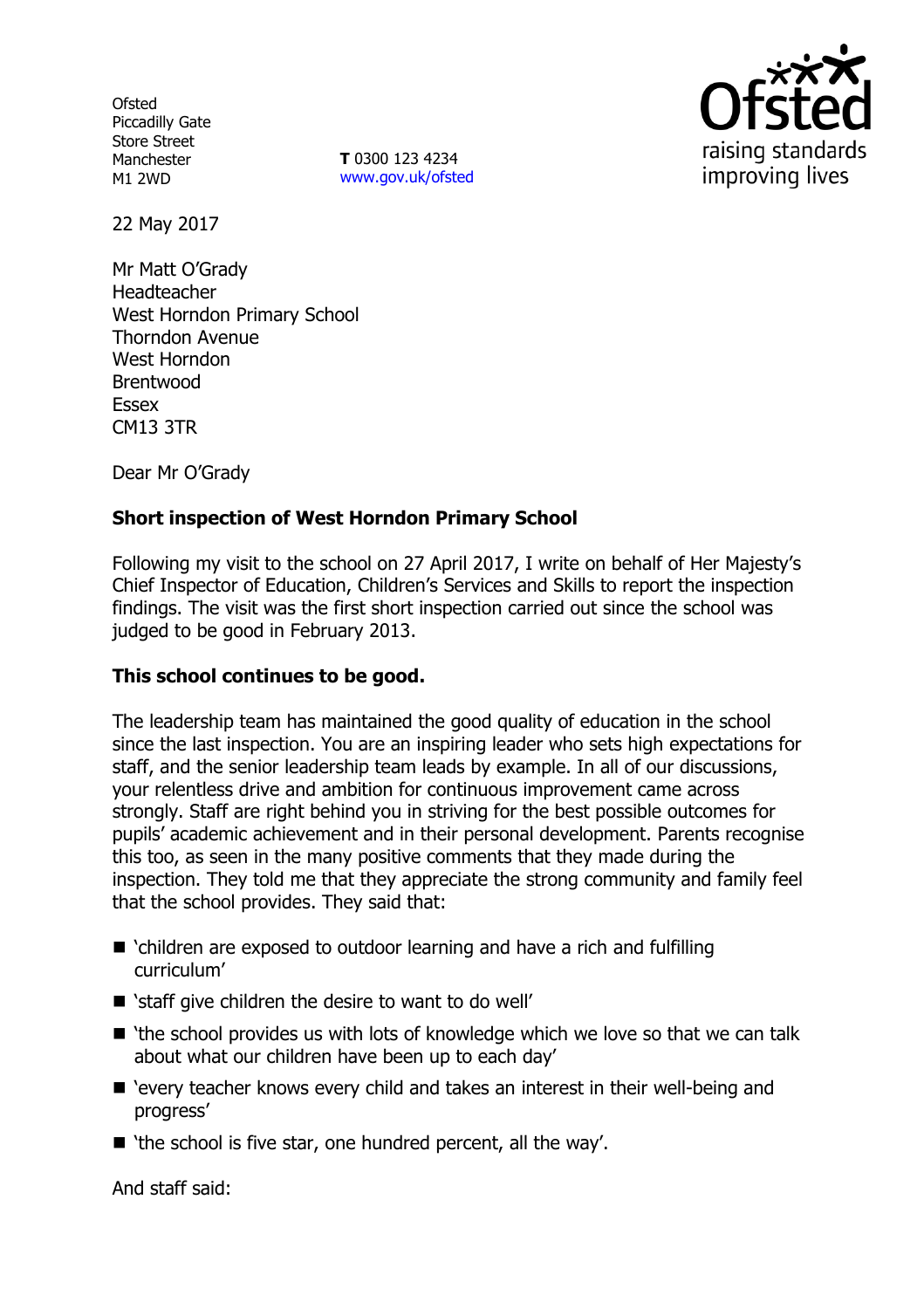

- 'it's a pleasure to work here'
- 'my views are listened to and I feel valued'
- 'we all work together as a strong team'
- 'the leadership team is very effective and provides me with useful and appropriate feedback to support my professional development'.

You have addressed the areas for improvement identified in the previous inspection successfully. Targets set for pupils' learning in English and mathematics are now referred to frequently by staff in lessons and they are shared with pupils and their parents. This means that pupils are clear about what they are aiming for and that teachers are able to tailor learning to individual pupils' needs. Even so, the written tasks set for pupils to record their learning in foundation subjects (non-core subjects) are not challenging enough for most pupils. Most pupils are not applying the skills they develop in English when they are writing in other subjects. As a result, pupils' written work in their foundation subjects' books did not reflect the good progress and attainment that they are achieving in English writing and mathematics.

As well as improving the effective use of targets to raise achievement since the previous inspection, you have also revised and improved the way that you write targets for staff development and appraisal. You have also ensured that parents are kept informed of what their children are learning at school and how well they are doing. I saw parents and grandparents of Reception-aged children working together on painting, drawing, reading and imaginative play first thing in the morning. This provided the adults with clear insight into typical activities in Reception and gave children immense pleasure in showing their family members what they can do. Other parents told me about 'women/men in school days', when they are invited to spend a whole day in school, and also about meetings and the school's excellent use of technology to keep in touch with parents using social networks.

The school's strong values and promotion of equality and diversity are threaded through all aspects of its work. High-quality provision for pupils with speech, language and communication difficulties in the school's enhanced provision is one of many examples. Parents who have children in this provision speak highly of staff who support and develop their children's communication skills, settling them into school and helping them to progress academically and socially. All leaders demonstrated extensive in-depth knowledge of pupils' needs, abilities, interests and circumstances. Consequently, pupils who have special educational needs and/or disabilities, disadvantaged pupils and those who speak English as an additional language make similar progress to other pupils.

Your approach to curriculum development is innovative. You and other staff are always seeking to explore and introduce new ways of stimulating and inspiring pupils to learn eagerly. Every space in the building is capitalised upon to capture pupils' interest and their inquisitiveness. For example, the library is well stocked with a range of fiction and non-fiction books. An eye-catching display of books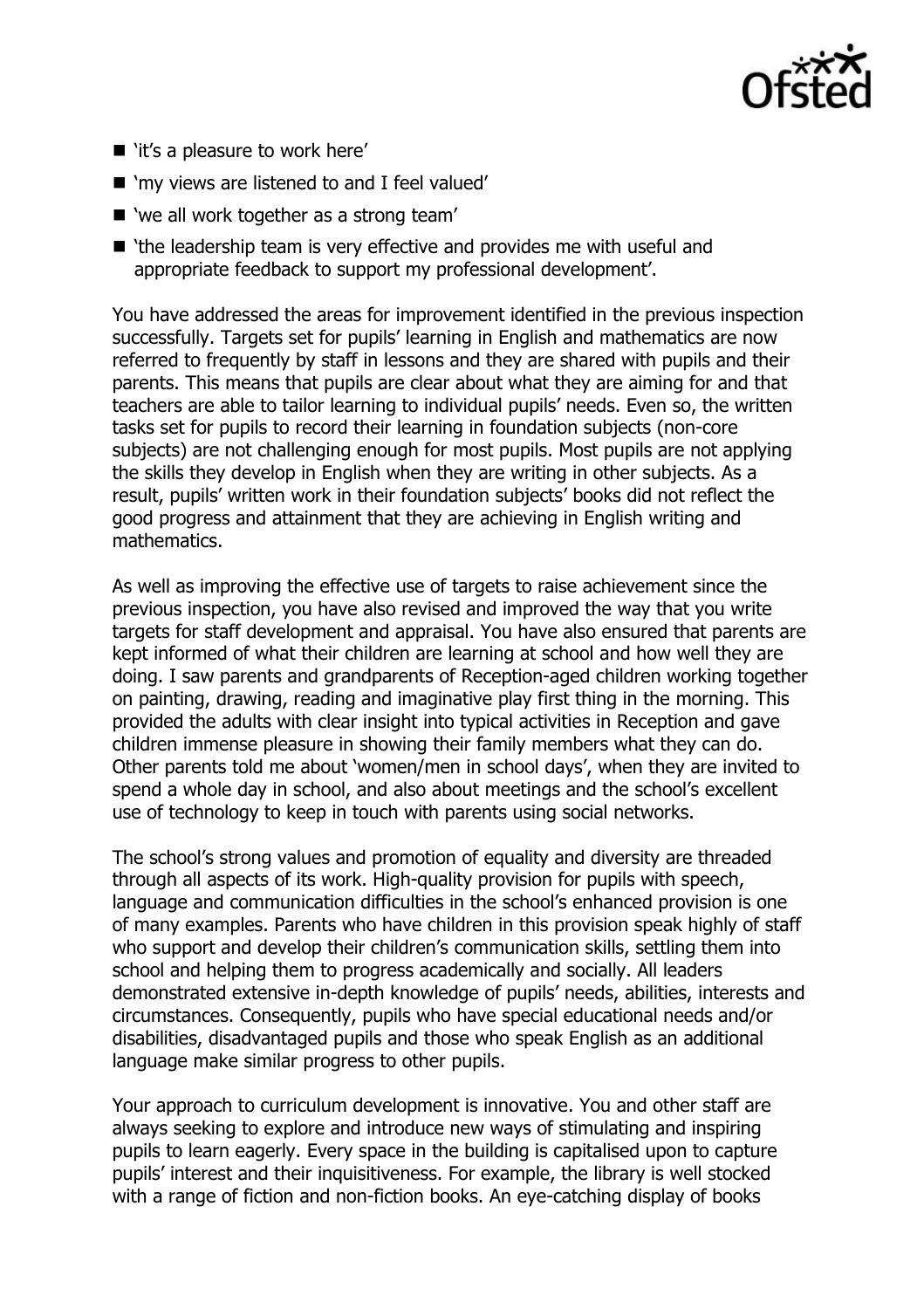

about the latest 'Star Wars' film, accompanied by music from the feature film, whets pupils' appetites for a planned 'Star Wars' theme day coming up later in the term. You are just about to introduce a school-led version of a scheme developed and designed by ex-military personnel. This involves pupils developing skills in team-building, positivity and resilience that will be beneficial for their learning now and in their future lives.

Many members of the governing body are new. They have brought a wider range of skills to governance that are capitalised upon to fulfil the governing body's statutory duties. They are developing their approach in monitoring the school's work well and learning to question their findings. They are more knowledgeable about pupils' achievement in reading, writing and mathematics than in other subjects. In particular, they are insistent that e-safety is a priority in a school that is up to date in using technology effectively as a tool for learning. You and the governors have an accurate view of the school's performance. You know where improvements are needed and, importantly, how to make them.

## **Safeguarding is effective.**

The arrangements for safeguarding are effective. The designated safeguarding leads are properly trained to fulfil the role. The leadership team ensures that all safeguarding arrangements are fit for purpose and records are detailed and of high quality.

Leaders have created a culture of shared responsibility for everyone to safeguard pupils. In particular, teaching pupils how to stay safe online and keeping parents well informed of the potential risks associated with pupils' use of technologies are suitably high priorities.

The safeguarding policy has been updated and it is implemented consistently. The policy reflects the latest guidance from the Department for Education. The single central record of statutory checks on all staff and adults working with pupils is completed properly to ensure their suitability to work with children. Requirements for recruiting staff are followed carefully and documents to evidence this are held securely in staff files.

Staff receive regular training and updates about safeguarding to ensure that they are kept informed of any key changes. New terminology is explained to staff and the leaders test their understanding. Staff log their concerns about potentially vulnerable pupils in writing and the designated leads take action quickly to follow them up. An overview of every action is recorded diligently to ensure that referrals and actions are completed on time.

## **Inspection findings**

- $\blacksquare$  To determine that the school remained good, one of my key lines of enguiry was about pupils' achievement in the full range of subjects.
- The school's 2016 national test results show that Year 6 pupils made above-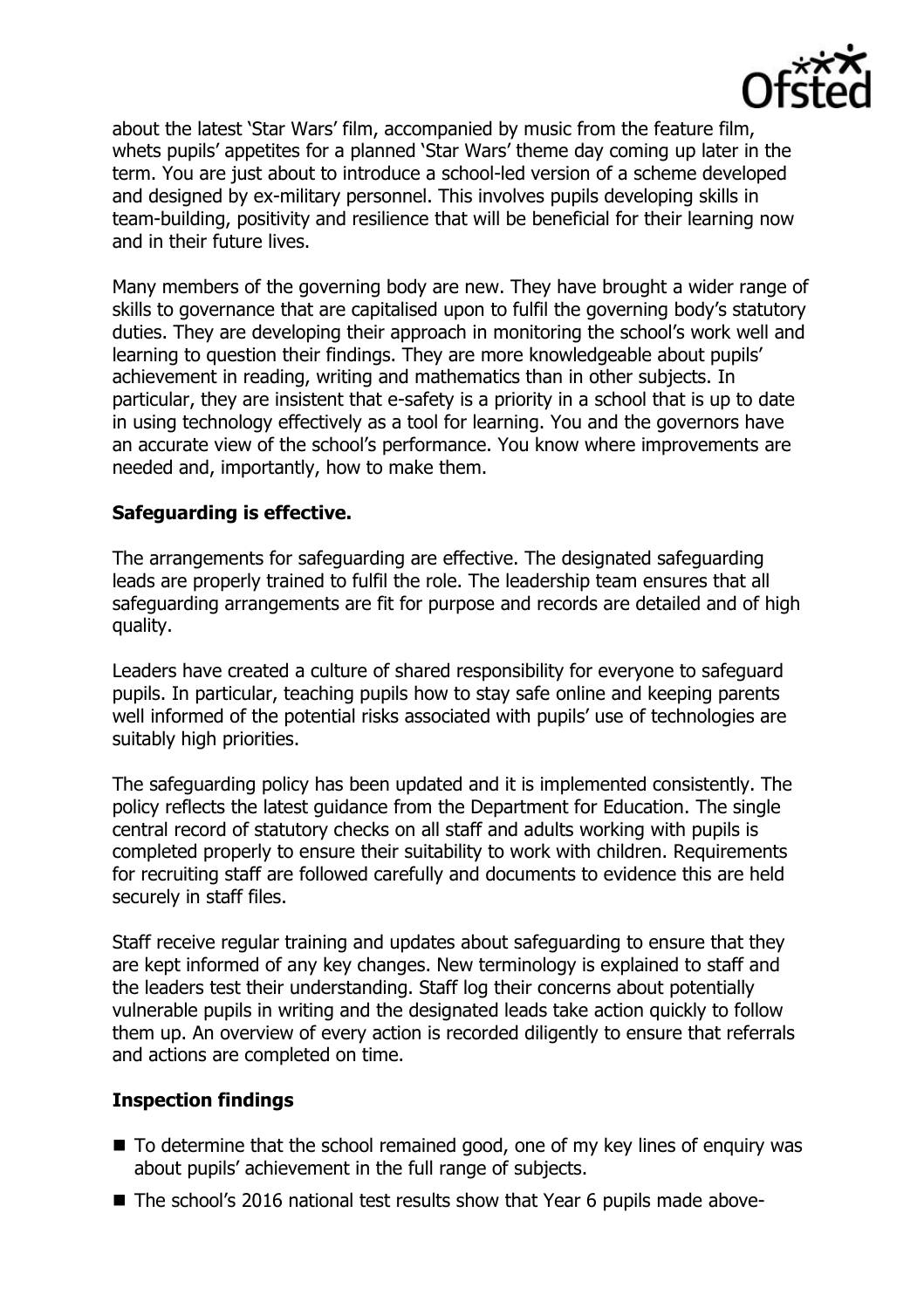

average progress from their starting points in reading and mathematics and at least average progress in writing. All pupils' attainment was above average in reading, writing and mathematics, including that of disadvantaged pupils.

- Work I saw in pupils' English and mathematics books and the school's latest information about pupils' learning confirm that current pupils across the school are making good progress.
- Scrutiny of their written work in other subjects showed that pupils are not transferring their skills consistently when they write about their learning in other subjects.
- The previous inspection identified three things for the school to work on. These included:
	- teachers using the targets set for pupils' achievement effectively in their teaching to match work to pupils' differing abilities
	- ensuring that detailed records are kept of targets set to improve staff's professional skills
	- increasing the range of information made available to parents about their children's learning.
- My findings confirm that teachers use targets well to set pupils' work at the right level of difficulty in reading, writing and mathematics, but work set for pupils in other subjects is often too easy, especially for the most able. You have refined and improved documentation for performance management and staff appraisal. Parents confirmed that they receive a wealth of information about their children's learning and the majority are complimentary about all that the school provides.
- The proportion of children reaching a good level of development at the end of the Reception Year has improved year on year since the previous inspection, but the national data shows that this is close to but below average. This was another key line of enquiry. I found that good provision in the early years ensures that children are making strong progress from their individual starting points and parents were delighted with their children's progress.
- The school's national data does not accurately reflect the progress that children make in Reception. The size of each cohort is relatively small, which reduces the reliability of the information. In addition, the data includes the achievement of young children new to the school, with significant speech, language and communication difficulties.
- Children supported through the enhanced provision make strong progress from their starting points. It takes longer than the Reception Year for them to make rapid progress in reading, writing and mathematics, but they do once time allows, and the impact of the extra help they receive from teachers and speech and language therapists is discernible.

## **Next steps for the school**

Leaders and those responsible for governance should ensure that: